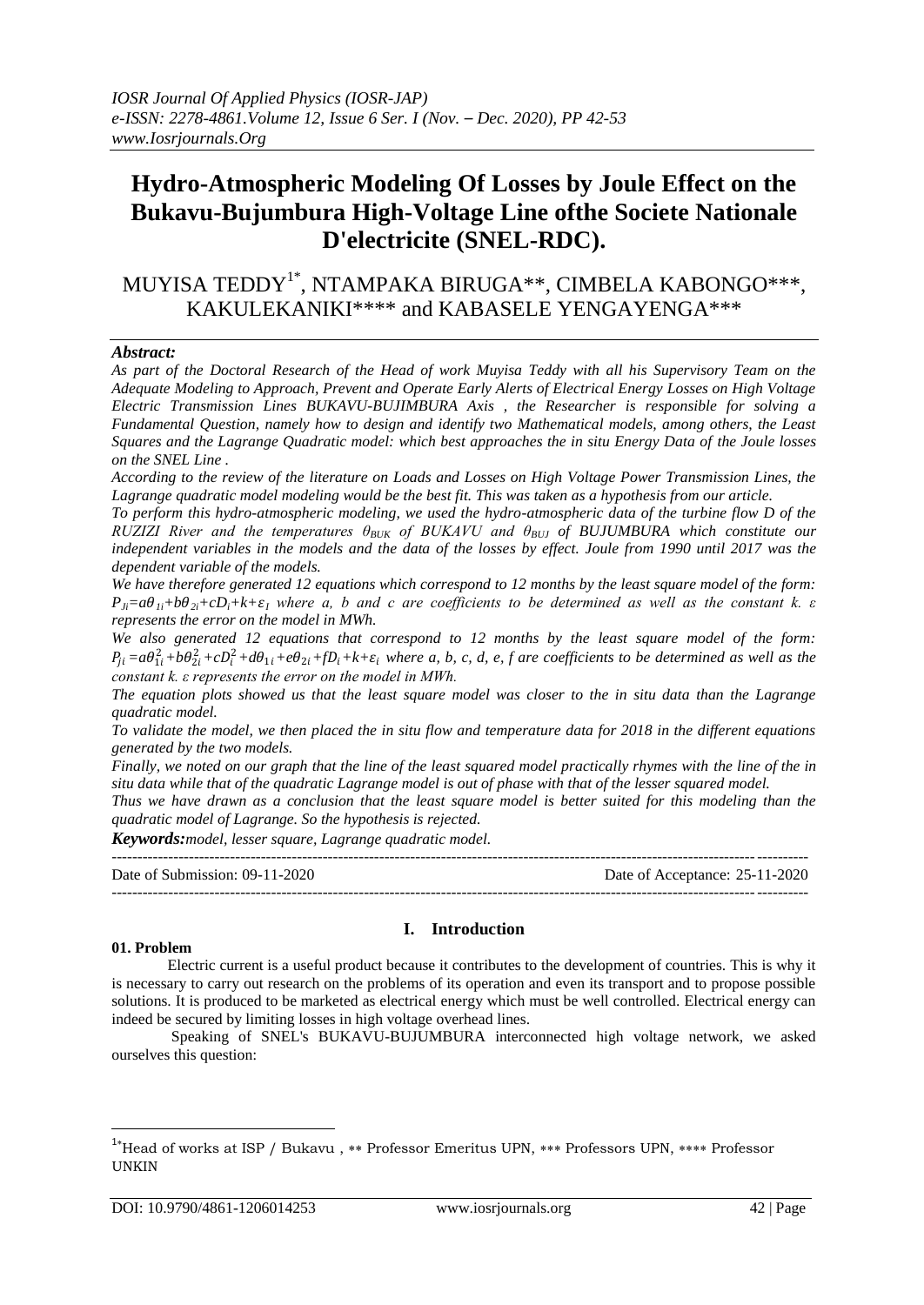Which between the least square model and the quadratic model of Lagrange is appropriate for carrying out the hydro-atmospheric modeling of the losses by Joule effect on the high-voltage line BUKAVU-BUJUMBURA of SNEL?

### **02. Hypothesis**

In the context of our article we formulated the following hypothesis:

The model which would be best suited to carry out the hydro-atmospheric modeling of the losses by Joule effect on the BUKAVU-BUJUMBURA high-voltage line of SNEL is the quadratic model of Lagrange because in the article entitled "Shared energy" RSEIPC of January 2007 the author modeled the technical losses on the electrical distribution network by the quadratic method of Lagrange of the form:  $P_T=aP^2+bP+c$  where  $P_T$ represents the technical losses on the network and P represents the power injected into the electrical distribution network.

Joule losses constitute the main component of transmission losses as shown in the figure below.



Source: [Anonymous, 2000, p 9].

These losses are caused by the current flowing through transformers and lines and the resistance of the elements. All elements of the network offer resistance to the transport of the load. The resistance depends on the size and number of conductors per phase, the length of the circuits and the resistivity of the conductive material. The current is related to the quantity of transmitted power, the voltage level and the number of elements in service.

The load, configuration and mode of operation of the network influence these variables and the resulting losses. Maintaining the supply-demand balance constantly changes the power transmitted. These fluctuations act on the network voltage and the current flowing through it. Regarding the resistivity of the network, there is little room for maneuver with the equipment already installed. [ Anonymous, 2000, p 4 ]

-The transport of energy from source to consumption amounts to the delivery of power:  $P = VI\cos\varphi$ 

-The power lost in resistor R is written:  $P_J=R_I^2$  or  $P_J=R_{\frac{V^2\cos^2\varphi}{V^2\cos^2\varphi}}$  (Lasne, 2008, p 20).

-The losses by Joule effect are equal to RI², where R is the linear resistance of the core in alternating current, at the operating temperature of the cable, taking into account the effects of skin and proximity:

 $R=R_{20}[1+\alpha_{20}(\theta-20)][1+Y_{S}+Y_{P}]$ 

With: -R20 [Ωkm<sup>-1</sup>] maximum linear resistance in direct current at 20°C.

 $-Y<sub>p</sub>$ : Proximity effect factor.

-Y<sub>s</sub>: Skin effect factor

 $-\alpha_{20}$  [K<sup>-1</sup>]: Coefficient of variation at 20<sup>o</sup>C of the electrical resistance.

-θ [°C]: Service temperature of the core.[Michel Pays, pp 22 and 23]

#### **03. Objectives**

Objective is:

- to carry out the hydro-atmospheric modeling of the losses by Joule effect on the BUKAVU-BUJUMBURA high voltage line of SNEL

#### **04. Choice and Interest**

The choice and interest of this research is prompted by the concern to seek solutions to the problems of losses by Joule effect on the BUKAVU-BUJUMBURA high voltage line of SNEL.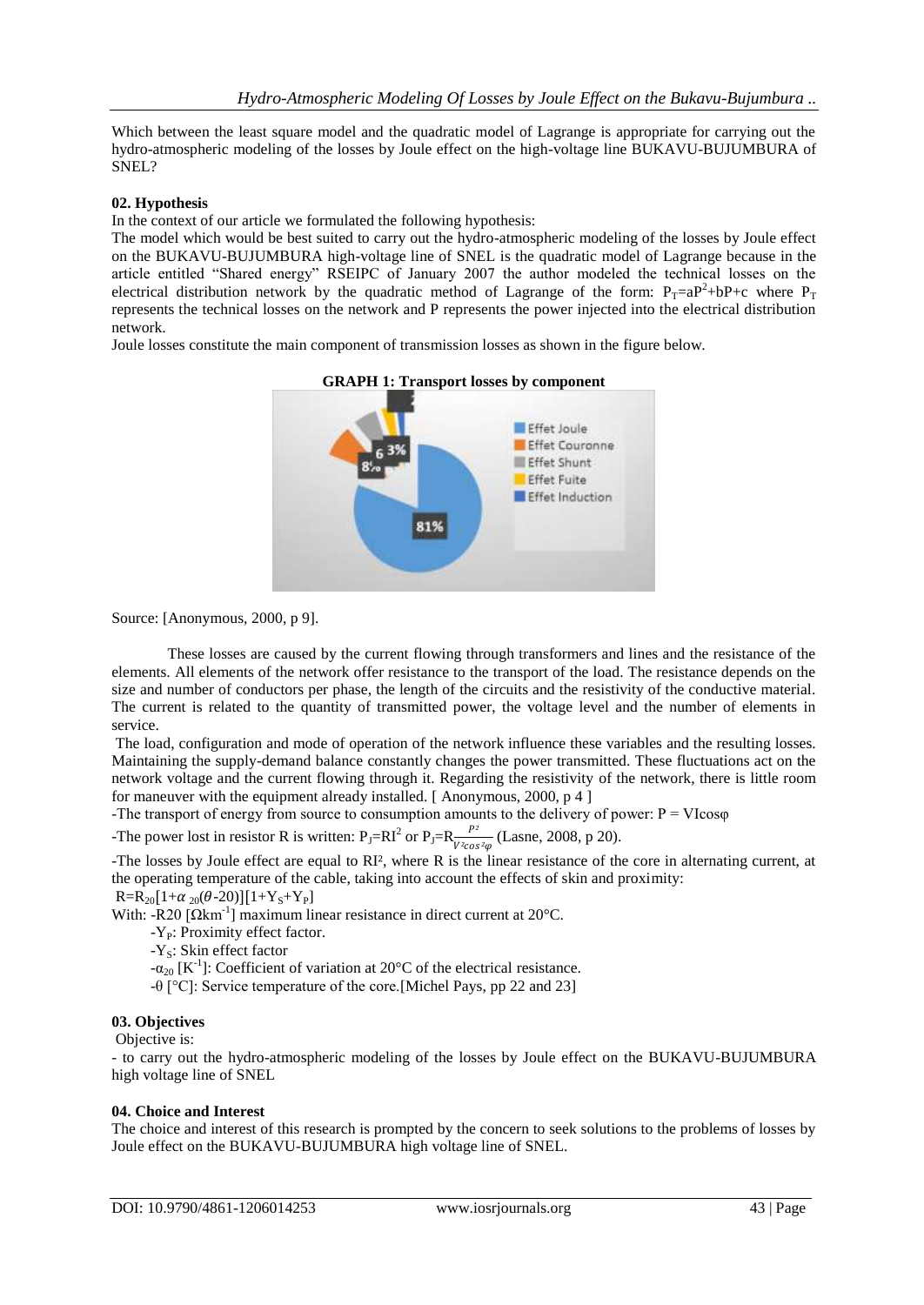# **05 Delimitation of the subject**

We conducted this study over a period from January 1990 to December 2017 excluding the year 1996 when the area was infested by wars.

# **II. Methodology**

We started by taking the energies produced monthly at the RUZIZI I Plant. Then we took the energies received monthly at the REGIDESO of BUJUMBURA and finally we took the difference between the source and received energies to have the overall monthly electrical energy losses on the BUKAVU-BUJUMBURA high-voltage line of SNEL.

The overall losses were obtained by measurement while the losses by the Joule effect were obtained analytically.

As we have seen from the intro chart, Joule losses account for 81% of overall losses. In this article we will model the losses by Joule effect as a function of the hydro-atmospheric variables given that this BUKAVU-BUJUMBURA high-voltage line from SNEL is subject to climatic hazards.

The hydro-atmospheric variables here are: turbine flow and temperature.

Turbine flow being a hydraulic variable is found as an independent variable in the modeling of losses by Joule effect. This can be explained by the following mathematical proof:

 $dW = Pdt$  $\Longleftrightarrow dW = pdV$ 

We also know that:  $P=\frac{dW}{dt}$ 

$$
\Leftrightarrow P = \frac{pdV}{dt}
$$
  
\n
$$
\Leftrightarrow P = \frac{FdV}{S} \Leftrightarrow P = \frac{F}{S}D
$$
  
\n
$$
\Leftrightarrow P = P^*D
$$

Where  $p=p_0+\rho gz+\frac{1}{2}$  $\frac{1}{2}\rho v^2$ 

Hence P= ( $p_0+\rho gz+\frac{1}{2}$  $\frac{1}{2}\rho v^2$ <sup>\*</sup>D With P: Nominal power of the alternator D: Turbine flow P<sub>0</sub>: Atmospheric pressure ρ: Density of water g: Acceleration of gravity z: Height difference  $v = R\omega$ ; R: Radius of the turbine and  $\omega$ : Angular speed W: Electric energy t: time p: Pressure V: Volume of water. F: Water force S: Pallet surface

From the last relation found we can say that the power of the turbine is a function of the flow, the electrical energy is a function of the power of the turbine, the losses by Joule effect depend on the electrical energy therefore the losses by effect Joule depend on the turbined flow.

Referring to the introduction, the Joule losses depend on the flow and temperature.

**II.1. Least squared modeling of Joule effect losses on SNEL's BUKAVU-BUJUMBURA high-voltage line.** The losses by Joule effect PJ depend on the turbinate flow D of the RUZIZI River, the temperature  $\theta_1$  of the BUKAVU region and the temperature  $\theta_2$  of the BUJUMBURA region.

Indeed:  $P_{\text{J}i}$ =a  $\theta_{1i}$ +b  $\theta_{2i}$ +cD<sub>i</sub>+k+ $\varepsilon_i$  where a, b and c are coefficients to be determined as well as the constant k. ε represents the error on the model in MWh.

 $\varepsilon_i$ = P<sub>Ji</sub>-a  $\theta_{1i}$ -b  $\theta_{2i}$ -cD<sub>i</sub>-k  $\Leftrightarrow \varepsilon_i^2 = (P_{\text{J}i} - a \theta_{1i} - b \theta_{2i} - cD_i - k)^2$  $\Leftrightarrow \Psi = (P_{\text{J}i} - a \theta_{1i} - b \theta_{2i} - cD_{i} - k)^{2}$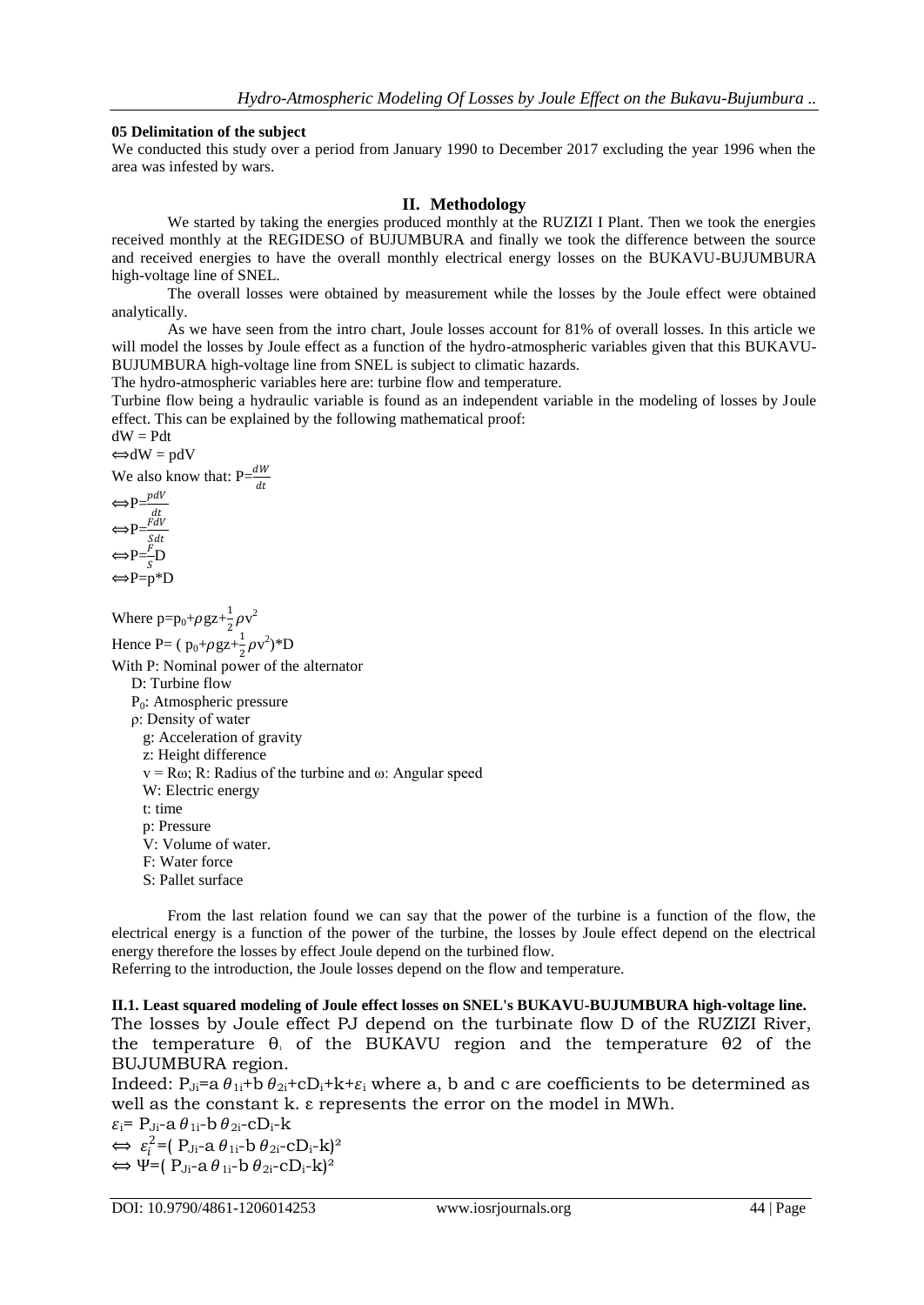With  $\Psi = \varepsilon_i^2$  is the variance As a result we will have: Ψ  $\frac{\partial \Psi}{\partial a} = \frac{\partial \Psi}{\partial b}$  $\frac{\partial \Psi}{\partial b} = \frac{\partial \Psi}{\partial c}$  $\frac{\partial \Psi}{\partial c} = \frac{\partial \Psi}{\partial k}$  $\frac{\partial \mathbf{r}}{\partial k} = 0$ 

Finally we will have a system of 4 equations with 4 unknowns to solve to have the coefficients a in MWh/ $(° C)$ , b in MWh/ $(° C)$  and c in *MWhs/m*<sup>3</sup> as well as the constant k in MWh.

 $a \sum_{i=1}^{27} \theta_{1i}^2 + b \sum_{i=1}^{27} \theta_{1i} \theta_{2i} + c \sum_{i=1}^{27} \theta_{1i} D_i + k \sum_{i=1}^{27} \theta_{1i} = \sum_{i=0}^{27} \theta_{1i} P_{li}$  $a \sum_{i=1}^{27} \theta_{1i} \theta_{2i} + b \sum_{i=1}^{27} \theta_{2i}^{2} + c \sum_{i=1}^{27} \theta_{2i} D_{i} + k \sum_{i=1}^{27} \theta_{2i} = \sum_{i=1}^{27} \theta_{2i} P_{li}$  $a \sum_{i=1}^{27} \theta_{1i} D_i + b \sum_{i=1}^{27} \theta_{2i} D_i + c \sum_{i=1}^{27} D_i^2 + k \sum_{i=1}^{27} D_i = \sum_{i=1}^{27} D_i P_{li}$  $a \sum_{i=1}^{27} \theta_{1i} + b \sum_{i=1}^{27} \theta_{2i} + c \sum_{i=1}^{27} D_i + kn = \sum_{i=1}^{27} P_{ji}$ 

# **II.2. Modeling by the quadratic method of Lagrange of the losses by Joule effect on the high-voltage line BUKAVU-BUJUMBURA of SNEL**

The losses by Joule effect PJ depend on the turbinate flow D of the RUZIZI River, the temperature θ1 of the BUKAVU region and the temperature θ2 of the BUJUMBURA region.

Indeed:  $P_{ji} = a\theta_{1i}^2 + b\theta_{2i}^2 + cD_i^2 + d\theta_{1i} + e\theta_{2i} + fD_i + k + \varepsilon_i$  where a, b, c, d, e, f are coefficients to be determined as well as the constant k. ε represents the error on the model in MWh.

 $\varepsilon_i = P_{ji} - a\theta_{1i}^2 - b\theta_{2i}^2 - cD_i^2 - d\theta_{1i} - e\theta_{2i} - fD_i - k$  $\Leftrightarrow$   $\varepsilon_i^2 = (P_{ji} - a\theta_{1i}^2 - b\theta_{2i}^2 - cD_i^2 - d\theta_{1i} - e\theta_{2i} - fD_i - k)^{-2}$  $\Leftrightarrow \Psi = (P_{ji} - a\theta_{1i}^2 - b\theta_{2i}^2 - cD_i^2 - d\theta_{1i} - e\theta_{2i} - fD_i - k)^2$ With  $\Psi = \varepsilon_i^2$  is the variance As a result we will have: Ψ  $\frac{\partial \Psi}{\partial a} = \frac{\partial \Psi}{\partial b}$  $\frac{\partial \Psi}{\partial b} = \frac{\partial \Psi}{\partial c}$  $\frac{\partial \Psi}{\partial c} = \frac{\partial \Psi}{\partial d}$  $\frac{\partial \Psi}{\partial d} = \frac{\partial \Psi}{\partial e}$  $\frac{\partial \Psi}{\partial e} = \frac{\partial \Psi}{\partial f}$  $\frac{\partial \Psi}{\partial f} = \frac{\partial \Psi}{\partial k}$  $\frac{\partial \mathbf{r}}{\partial k} = 0$ 

Finally we will have a system of 7 equations with 7 unknowns to solve to have the coefficients a in MWh/ $(° C)$ <sup>2</sup>, b in MWh/ $(° C)$ <sup>2</sup>, c in MWhs<sup>2</sup>/m<sup>6</sup>, d in MWh/ $(° C)$ , e in MWh/ $\int$  (° C), f in *MWhs/m<sup>3</sup>* as well as the constant k in MWh.

 $a \sum_{i=1}^{27} \theta_{1i}^4 + b \sum_{i=1}^{27} \theta_{1i}^2 \theta_{2i}^2 + c \sum_{i=1}^{27} \theta_{1i}^2 D_i^2 + d \sum_{i=1}^{27} \theta_{1i}^3 + e \sum_{i=1}^{27} \theta_{1i}^2 \theta_{2i} + f \sum_{i=1}^{27} \theta_{1i}^2 D_i + k \sum_{i=1}^{27} \theta_{1i}^2 = \sum_{i=1}^{27} \theta_{1i}^2 P_{ji}$  $a \sum_{i=1}^{27} \theta_{1i}^2 \theta_{2i}^2 + b \sum_{i=1}^{27} \theta_{2i}^4 + c \sum_{i=1}^{27} \theta_{2i}^2 D_i^2 + d \sum_{i=1}^{27} \theta_{2i}^2 \theta_{1i} + e \sum_{i=1}^{27} \theta_{2i}^3 + f \sum_{i=1}^{27} \theta_{2}^2 D_i + k \sum_{i=1}^{27} \theta_{2i}^2 = \sum_{i=1}^{27} \theta_{2i}^2 P_{li}$  $a \sum_{i=1}^{27} \theta_{1i}^2 D_i^2 + b \sum_{i=1}^{27} \theta_{2i}^2 D_i^2 + c \sum_{i=1}^{27} D_i^4 + d \sum_{i=1}^{27} \theta_{1i} D_i^2 + e \sum_{i=1}^{27} \theta_{2i} D_i^2 + f \sum_{i=1}^{27} D_i^3 + k \sum_{i=1}^{27} D_i^2 = \sum_{i=1}^{27} D_i^2 P_{li}$  $a \sum_{i=1}^{27} \theta_{1i}^3 + b \sum_{i=1}^{27} \theta_{2i}^2 \theta_{1i} + c \sum_{i=1}^{27} \theta_{1i} D_i^2 + d \sum_{i=1}^{27} \theta_{1i}^2 + e \sum_{i=1}^{27} \theta_{1i} \theta_{2i} + f \sum_{i=1}^{27} \theta_{1i} D_i + k \sum_{i=1}^{27} \theta_{1i} = \sum_{i=1}^{27} \theta_{1i} P_{li}$  $a \sum_{i=1}^{27} \theta_{1i}^2 \theta_{2i} + b \sum_{i=1}^{27} \theta_{2i}^3 + c \sum_{i=1}^{27} \theta_{2i} D_i^2 + d \sum_{i=1}^{27} \theta_{1i} \theta_{2i} + e \sum_{i=1}^{27} \theta_{2i}^2 + f \sum_{i=1}^{27} \theta_{2i} D_i + k \sum_{i=1}^{27} \theta_{2i} =$  $\sum_{i=1}^{27} \theta_{2i} P_{ji}$  $a \sum_{i=1}^{27} \theta_{1i}^2 D_i + b \sum_{i=1}^{27} \theta_{2i}^2 D_i + c \sum_{i=1}^{27} D_i^3 + d \sum_{i=1}^{27} \theta_{1i} D_i + e \sum_{i=1}^{27} \theta_{2i} D_i + f \sum_{i=1}^{27} D_i^2 + k \sum_{i=1}^{27} D_i = \sum_{i=1}^{27} D_i P_{li}$  $a \sum_{i=1}^{27} \theta_{1i}^2 + b \sum_{i=1}^{27} \theta_{2i}^2 + c \sum_{i=1}^{27} D_i^2 + d \sum_{i=1}^{27} \theta_{1i} + e \sum_{i=1}^{27} \theta_{2i} + f \sum_{i=1}^{27} D_i + k n = \sum_{i=1}^{27} P_{li}$ 

# **III. Presentation And Discusion Of The Results**

The following results are presented by month over a period going from 1990 until 2017. Unfortunately the year 1996 was not taken into account because it did not have availability of data for most of the months due to the war that was rampant in the region at that time. This makes the number of years of study 27 instead of 28.

# **GRAPH 2: Month of January 1990-2017**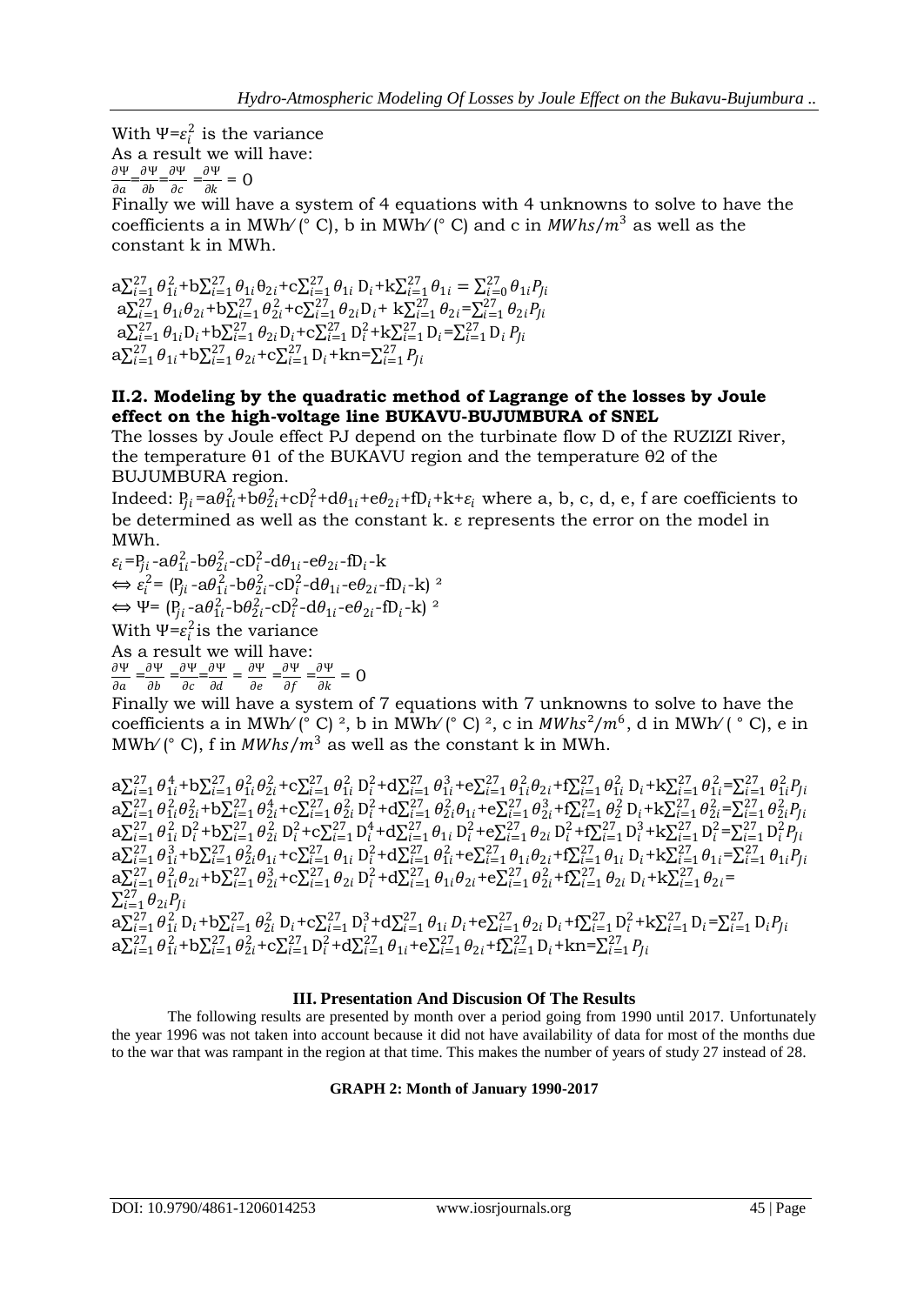

 $P_{J NEL}$ =-109.292\* $\theta_{BUK}$ +26.976\* $\theta_{BUJ}$ +4.685\*D+1240.482 (Least square model)  ${\rm P_J \, {\rm NEL}}$ =2.08\*10<sup>-5\*</sup> $\theta_{\rm BUK}^2$ -12.649\* $\theta_{\rm BUI}^2$ -2.014\*10<sup>-8\*</sup>D<sup>2</sup>- $102.898* \theta_{\text{BUK}} + 618.913* \theta_{\text{BUJ}} + 4.766*D - 5808.82$  (Quadratic model)



 $P_{JNE}=5.13* \theta_{BUK} - 38.656* \theta_{BUI}-1.618*D+1291.663$  (Least square model)  $_\textrm{P}_{\textrm{\tiny{J NEL}}}$ = $1.596*10$ -5\* $\theta_{\textrm{BUK}}^2$ +6 $1.677* \theta_{\textrm{BUI}}^2$ +0.022\*D<sup>2</sup>-11.929\*  $\theta_{\textrm{BUK}}$ -2936.883\* $\theta_{\textrm{BUI}}$ -5.691\*D+35631.714 (Quadratic model)



 $P_{J NEL}=13.157*\theta_{BUK}+18.872*\theta_{BUK}+0.254*D-576.952$  (Least square model)  $\rm P_{J~NEL}$ = $\rm 5.83* \theta_{BUK}^2$  - $\rm 24.225* \theta_{BUI}^2$  + $\rm 0.007*D^2$ - $\rm 218.645*$   $\theta_{BUK}$ + $\rm 1143.471* \theta_{BUI}$ - $\rm 1.278*D$ -11246.264 (Quadratic model)

# **GRAPH 5: Month of April 1990-2017**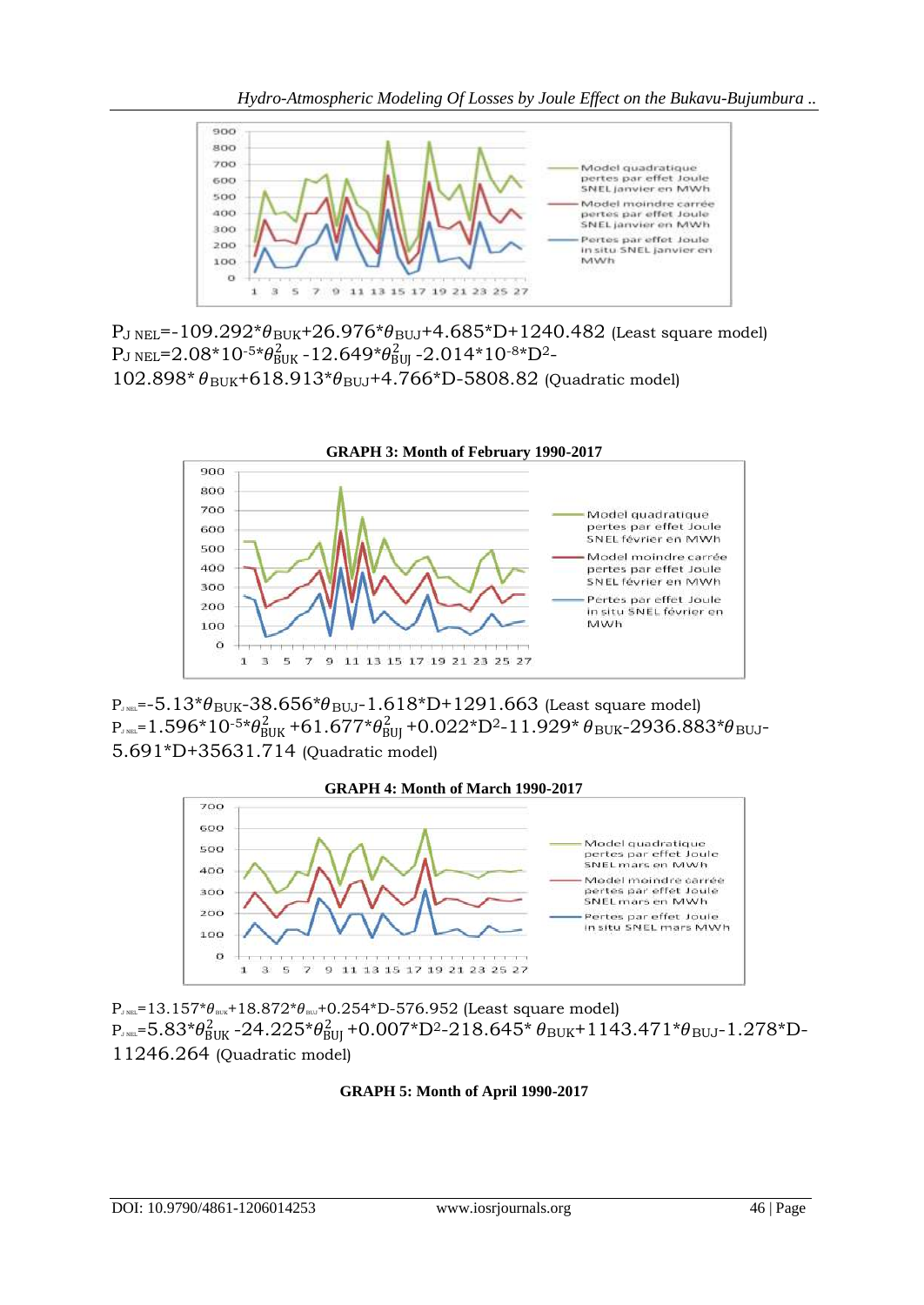

 $P_{JNE}=$  -33.475\* $\theta_{BUK}$ +13.401\* $\theta_{BQU}$ -2.412\*D+711.276 (Least square model)  $\rm P_{\tiny J}\rm N_{\rm BL}$ =-66.675\* $\theta_{\rm BUK}^2$ -8.928\* $\theta_{\rm BUI}^2$ -

 $0.136*D^2+2536.755*pi$   $\theta_{BUK}+433.027*pi$ <sub>BUJ</sub>+21.878<sup>\*</sup>D-30030.118(Quadratic model)



 $P_{J NEL}=13.079* \theta_{BUK}+11.336* \theta_{BRU}-0.758*D-295.182$  (Least square model)  $\rm P_{J~NEL}$ =-17.851\* $\rm \theta_{BUK}^2$ +33.402\* $\rm \theta_{BUJ}^2$ -0.108\* $\rm D^{2+}$ 691.077\*  $\rm \theta_{BUK}$ - $1543.54* \theta_{\text{BUL}} + 18.393*D + 10527.329$  (Quadratic model)



```
P_{\text{J NEL}}=9.174*\theta_{\text{\tiny BUK}}+16.489*\theta_{\text{\tiny BUL}}-1.585*D-255.389 (Least square model)
\rm P_{\tiny JNEL}=-172.44*\theta_{\rm BUK}^2-48.437*\theta_{\rm BUI}^2-
0.113*D^2+6480.608*D<sub>BUK</sub>+2114.644<sup>*</sup>\theta_{BUJ}+17.832<sup>*</sup>D-84449.947 (Quadratic
model)
```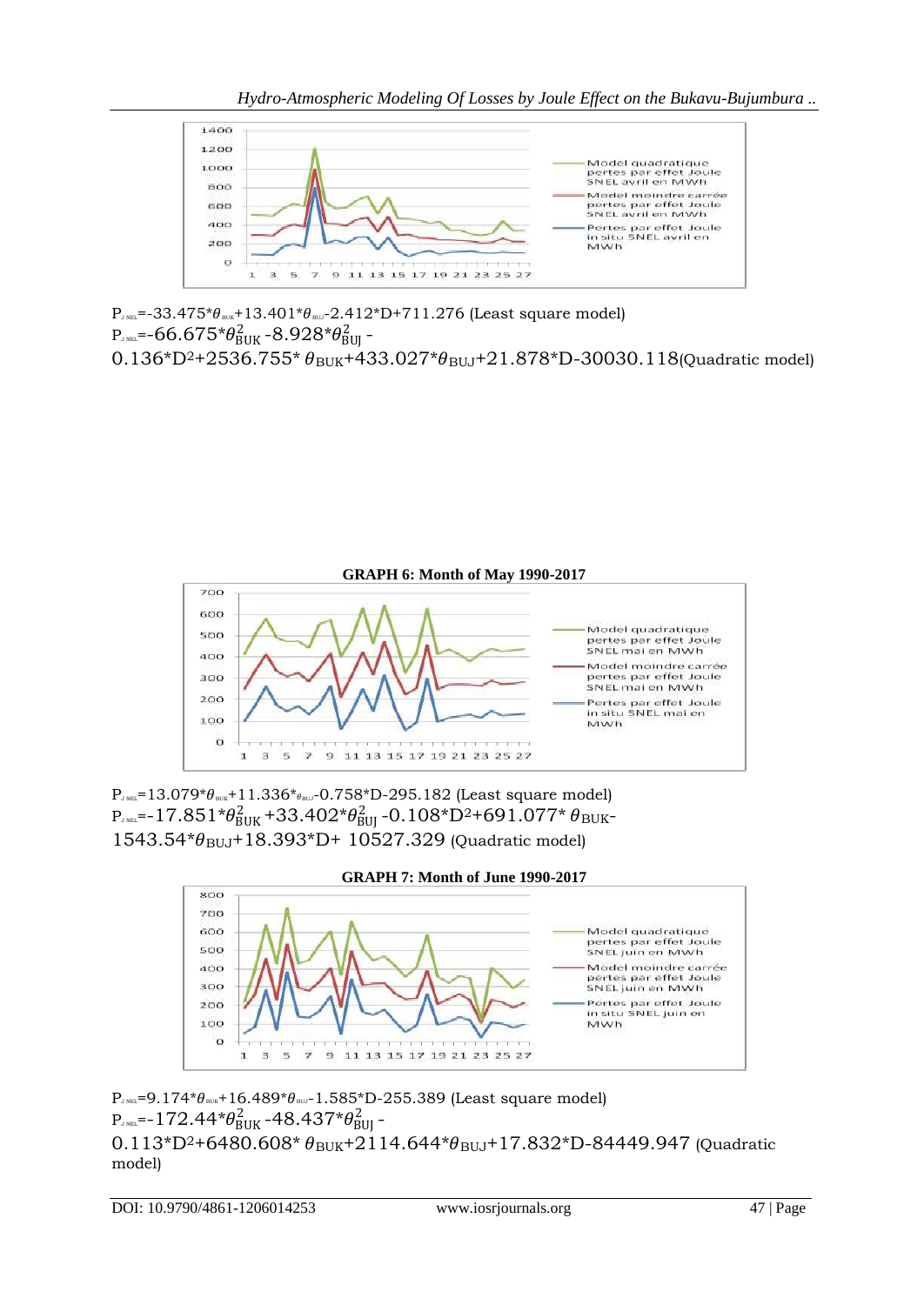

 $P_{JNE}=24.316* \theta_{BUK}+2.751* \theta_{BU}-0.217*D-553.441$  (Least square model)  $\rm P_{J~NEL}$ = $\rm 0.001$ \* $\rm \theta_{BUK}^2$ +50.133\* $\rm \theta_{BUJ}^2$ +8.79\*10-6\* $\rm D^2$ -38.669\*  $\rm \theta_{BUK}$ - $2054.428* \theta_{BUJ} + 0.004*D + 21872.306$  (Quadratic model)



 $P_{J NEL}=15.116* \theta_{BUK}+10.862* \theta_{BUJ}-0.065*D-398.803$  (Least square model)  $\rm P_{\rm JNEL}$ =-8.251\* $\theta_{\rm BUK}^2$ -11.784\* $\theta_{\rm BUI}^2$ - $0.064*D^2+332.44* \theta_{BUK}+511.081* \theta_{BUJ}+10.371*D-9157.281$  (Quadratic model)

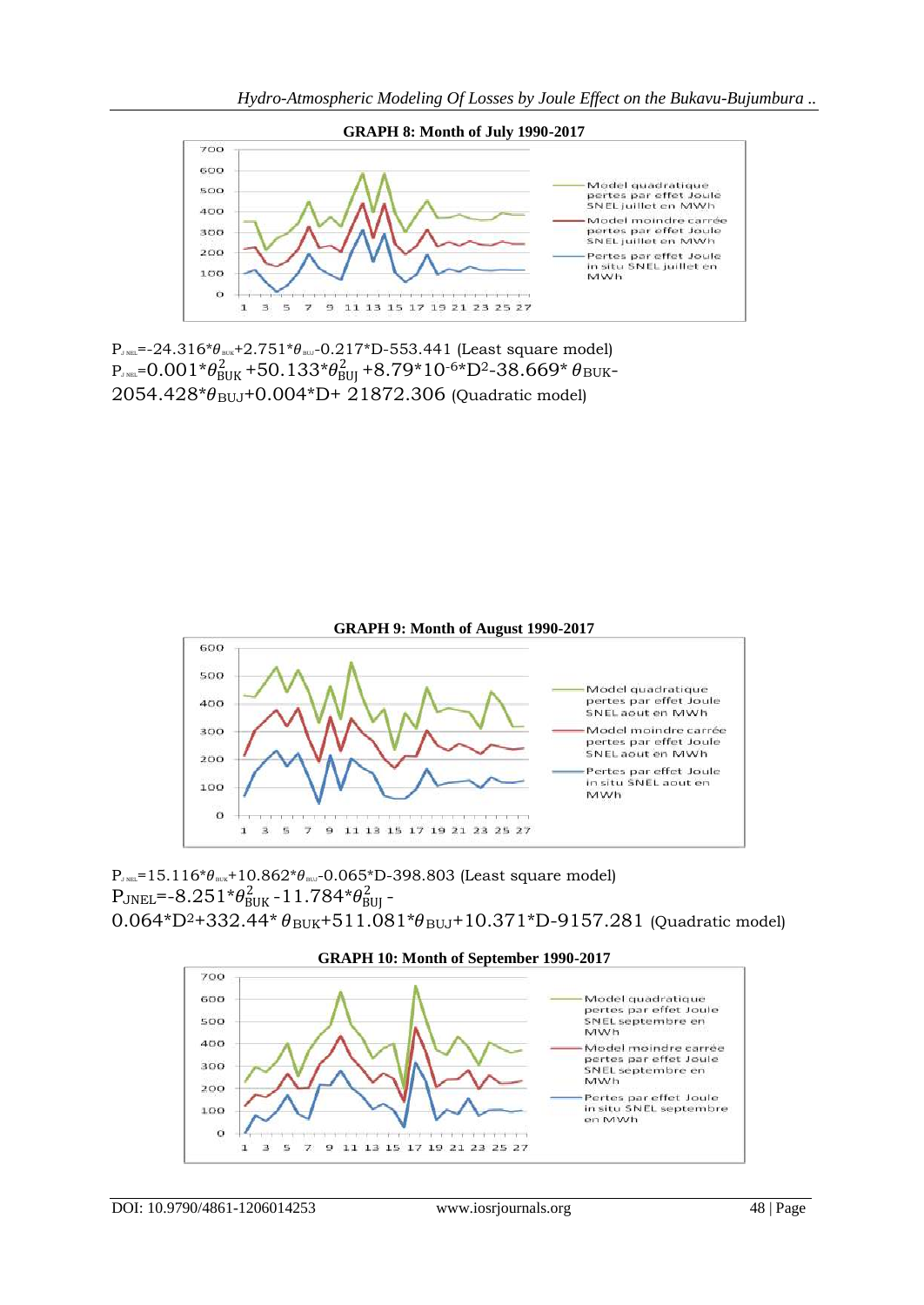$P_{JNE}=12.463*\theta_{BUR}+19.31*\theta_{BU}-0.363*D-576.889$  (Least square model)  $\rm P_{J~NEL}$ =-31.465\* $\theta_{\rm BUK}^2$ +21.989\* $\theta_{\rm BUI}^2$ -0.097\*D<sup>2</sup>+1245.925\*  $\theta_{\rm BUK}$ - $976.713* \theta_{\text{BUJ}} + 16.099*D-2004.983$  (Quadratic model)



 $P_{J NEL}=42.746* \theta_{BUK}+8.736* \theta_{BUJ}-0.26* D-868.625$  (Least square model)  $\rm P_{\tiny JNEL}$ =40.08\* $\theta_{\rm BUK}^2$ -12.165\* $\theta_{\rm BUI}^2$ -0.142\* $\rm D^2$ - $1486.403* \theta_{BUK} + 572.397* \theta_{BUJ} + 23.83*D-6182.094$ ) (Quadratic model)



 $P_{JNEL}$ =-15.256\* $_{BUK}$ +40.888\* $_{BUL}$ -1.592\*D-363.114 (Least square model)  $P_{J,NEL}=0.0005*BUK2-101.982*BUJ2-4.172*D-14.121*  $\theta_{NUE}+4724.683*_{BUL}-1.915*D-54094.89$$ (Quadratic model)

#### **GRAPH 13: Month of December 1990-2017**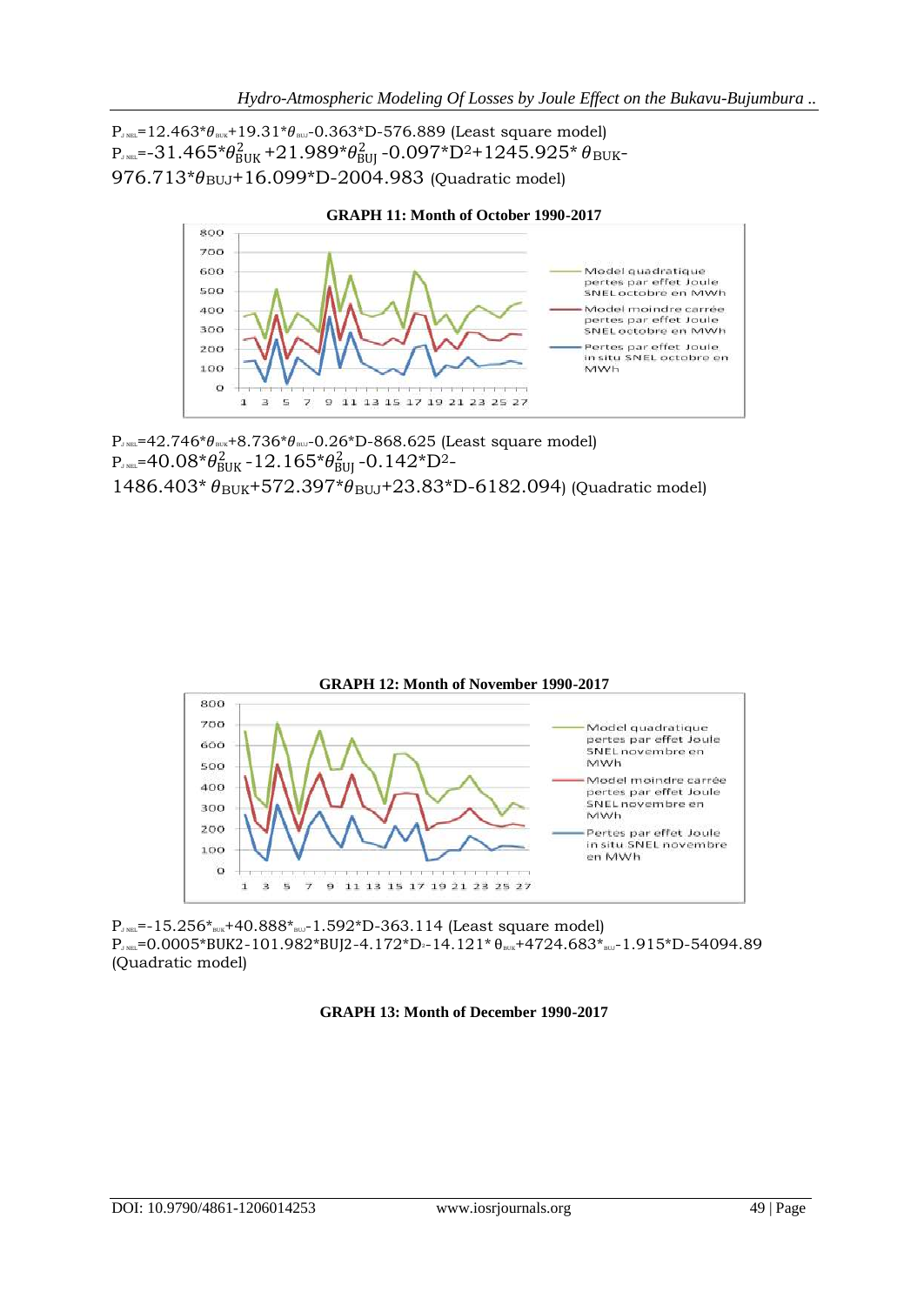

 $P_{JNE}=1.431* \theta_{BUK}+4.648* \theta_{BU}-3.289*D+320.004$  (Least square model)  $\rm P_{J~NEL}$ =-41.657\* $\theta_{BUK}^{2}$ -9.945\* $\theta_{BUI}^{2}$ -0.11\*D<sup>2</sup>-1548.44\*  $\theta_{BUK}$ +471.583\* $\theta_{BUJ}$ +16.583\*D-20391.566(Quadratic model)

By observing all twelve graphs, we find that the least squared model is better than the quadratic Lagrange model. The curve of the least squared model is closer to that of the in situ data over the 27 years while that of the quadratic Lagrange model, although following the same course, moves further away from it.

### **IV. Discussion Of The Results**

In this point we will seek to validate the model that would be most suitable for modeling losses by Corona effect on the BUKAVU-BUJUMBURA high-voltage line of SNEL. Here we will have to replace the hydro-atmospheric data of 2018 in our equations and thus have the data modeled 2018 for the losses by Joule effect.

#### **Table I: Hydro-atmospheric data for 2018**

| Month      | 2018 flow in | $\theta_{\rm RIK}$ 2018 en °C | $\theta_{\rm BUJ}$ 2018 en °C |
|------------|--------------|-------------------------------|-------------------------------|
|            | $m^3/s$      |                               |                               |
| <b>JAN</b> | 100.1        | 19                            | 22.3                          |
| <b>FEV</b> | 97.55        | 18.9                          | 23.4                          |
| <b>MAR</b> | 97.62        | 19.2                          | 23.4                          |
| AVR        | 101.99       | 18.8                          | 22.8                          |
| MAI        | 94.55        | 18.7                          | 23.7                          |
| JUI        | 94.96        | 18.5                          | 22                            |
| JUIL       | 95.34        | 18.4                          | 21.3                          |
| AOU        | 89.17        | 20                            | 22.7                          |
| <b>SEP</b> | 90.56        | 19.8                          | 21.2                          |
| <b>OCT</b> | 93.27        | 19.3                          | 22.1                          |
| <b>NOV</b> | 90.38        | 18.5                          | 23.7                          |
| <b>DEC</b> | 93.92        | 17.2                          | 23.7                          |

**Source: RUZIZI I SUD-KIVU power station**

| Table II. Overall losses and losses by Joule effect 2010 |                    |                    |                             |                             |  |  |
|----------------------------------------------------------|--------------------|--------------------|-----------------------------|-----------------------------|--|--|
| Month                                                    | <b>ES NEL 2018</b> | <b>ER NEL 2018</b> | P <sub>GOBAL</sub> NEL 2018 | $P_{\text{Joule}}$ NEL 2018 |  |  |
| <b>JAN</b>                                               | 3126               | 2853               | 273                         | 221.13                      |  |  |
| <b>FEB</b>                                               | 2617               | 2442               | 175                         | 141.75                      |  |  |
| <b>MAR</b>                                               | 2615               | 2451               | 164                         | 132.84                      |  |  |
| <b>APR</b>                                               | 3262               | 3089               | 173                         | 140.13                      |  |  |
| <b>MAY</b>                                               | 3424               | 3250               | 174                         | 140.94                      |  |  |
| <b>JUNE</b>                                              | 3009               | 2842               | 167                         | 135.27                      |  |  |
| <b>JULY</b>                                              | 3506               | 3343               | 163                         | 132.03                      |  |  |
| <b>AUG</b>                                               | 3555               | 3377               | 178                         | 144.18                      |  |  |
| <b>SEP</b>                                               | 2680               | 2539               | 141                         | 114.21                      |  |  |
| <b>OCT</b>                                               | 2404               | 2249               | 155                         | 125.55                      |  |  |
| <b>NOV</b>                                               | 2814               | 2604               | 210                         | 170.1                       |  |  |
| <b>DEC</b>                                               | 3144               | 2955               | 189                         | 153.09                      |  |  |

# **Table II: Overall losses and losses by Joule effect 2018**

**Source: RUZIZI I plant monthly technical report (RTM)**

#### **IV.1. 2018 MODELED JOULE LOSS PER LESSER SQUARE January**

 $P_{J NEL}$ =-109.292\* $\theta_{BUK}$ +26.976\* $\theta_{BUJ}$ +4.685\*D+1240.482 =-109.292\*19+26.976\*22.3+4.685\*100.1+1240.482

=234.467 MWh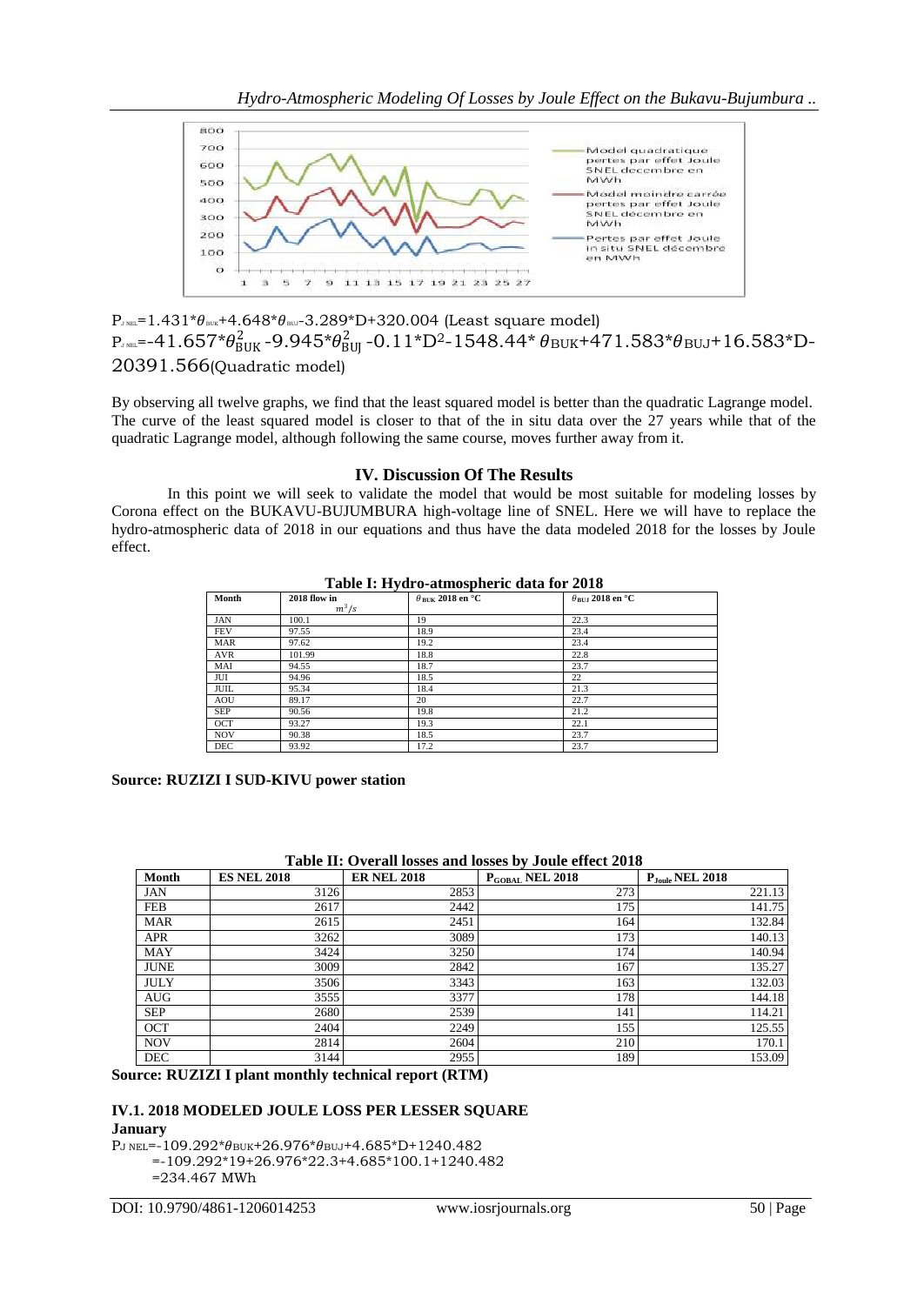#### **February**

 $P<sub>J NEL</sub>=-5.13* $\theta$ <sub>BUK</sub>-38.656* $\theta$ <sub>BUJ</sub>-1.618*D+1291.663$  =-5.13\*18.9-38.656\*23.4-1.618\*97.55+1291.663 =132.319 MWh **March**  $P_{J NEL}=13.157*\theta_{BUK}+18.872*\theta_{BUJ}+0.254*D-576.952$  =13.157\*19.2+18.872\*23.4+0.254\*97.62-576.952 =142.062 MWh **April**  $P_{J NEL}$ =-33.475\* $\theta_{BUK}$ +13.401\* $\theta_{BUI}$ -2.412\*D+711.276 =-33.475\*18.5+13.401\*22.8-2.412\*101.99+711.276 =141.488 MWh **May**  $P_{J NEL}$ =13.079\* $\theta_{BUK}$ +11.336\* $\theta_{BUI}$ -0.758\*D-295.182 =13.079\*18.7+11.336\*23.7-0.758\*94.55-295.182 =146.389 MWh **June**  $P_{J NEL}=9.174* \theta_{BUK}+16.489* \theta_{BUL}-1.585*D-255.389$  =9.174\*18.5+16.489\*22-1.585\*94.96-255.389 =126.576 MWh **July**  $P_{J NEL} = -24.316* \theta_{BUK} + 2.751* \theta \theta_{BUJ} - 0.217*D-553.441$  =-24.316\*18.4+2.751\*21.3-0.217\*95.34-553.441 =143.934 MWh **August**  $P_{J NEL}$ =15.116\* $\theta_{BUK}$ +10.862\* $\theta_{BUI}$ -0.065\*D-398.803 =15.116\*20+10.862\*22.7-0.065\*89.17-398.803 =144.288 MWh **September**  $P_{J NEL}$ =12.463\* $\theta_{BUK}$ +19.31\* $\theta_{BUI}$ -0.363\*D-576.889 =12.463\*19.8+19.31\*21.2-0.363\*90.56-576.889 =112.250 MWh **October**  $P_{J NEL}$ =42.746\* $\theta_{BUK}$ +8.736\* $\theta_{BUI}$ -0.26\*D-868.625 =42.746\*19.3+8.736\*22.1-0.26\*93.27-868.625 =125.188 MWh

#### **November**

 $P_{J NEL}$ =-15.256\* $\theta_{BUK}$ +40.888\* $\theta_{BUL}$ -1.592\*D-363.114 =-15.256\*18.5+40.888\*23.7-1.592\*90.38-363.114 =179.810 MWh

# **December**

 $P_{J NEL}=1.431* \theta_{BUK}+4.648* \theta_{BUJ}-3.289*D+320.004$  =1.431\*17.2+4.648\*23.7-3.289\*93.92+320.004 =145.871 MWh

#### **IV.2 LOSSES BY JOULE EFFECT MODEL 2018 BY THE LAGRANGE QUADRATIC METHOD** *January*

 $\rm P_{J}$ nel= $2.08*10$ -5\* $\theta_{\rm BUK}^2$ -12.649\* $\theta_{\rm BUI}^2$ -2.014\*10-8\*D<sup>2</sup>-102.898\*  $\theta_{\rm BUK}$ +618.913\* $\theta_{\rm BUL}$ +4.766\*D-5808.82=2.08\*10-5\*(19)²-12.649\*(22.3)²-2.014\*10-8\*(100.1)²-102.898\*(19) +618.913\*(22.3)+4.766\*(100.1)-5808.82=224.740 MWh *February*  $\rm P_{J~NEL}$ = $\rm 1.596*10$ -5\* $\theta_{BUK}^2$ +6 $\rm 1.677* \theta_{BUI}^2$ +0.022\*D<sup>2</sup>-11.929\*  $\theta_{BUK}$ -2936.883\* $\theta_{BUI}$ -

 $5.691*D+35631.714=1.596*10**(18.9)^{2}+61.677*(23.4)^{2}+0.022*(97.55)^{2}-11.929*(18.9)-$ 2936.883\*(23.4)-5.691\*(97.55) +35631.714 =109.250 MWh

### *March*

 $\rm P_{J~NEL}$ = $\rm 5.83* \theta_{BUK}^2$  - $\rm 24.225* \theta_{BUI}^2$  + $\rm 0.007*D^2$ - $\rm 218.645*$   $\theta_{BUK}$ + $\rm 1143.471* \theta_{BUI}$ - $\rm 1.278*D$ -11246.264=5.83\*(19.2)²-24.225\*(23.4)²+0.007\*(97.62)²-218.645\*(19.2) +1143.471\*(23.4)- 1.278\*(97.62)-11246.264 =139.452 MWh

# *April*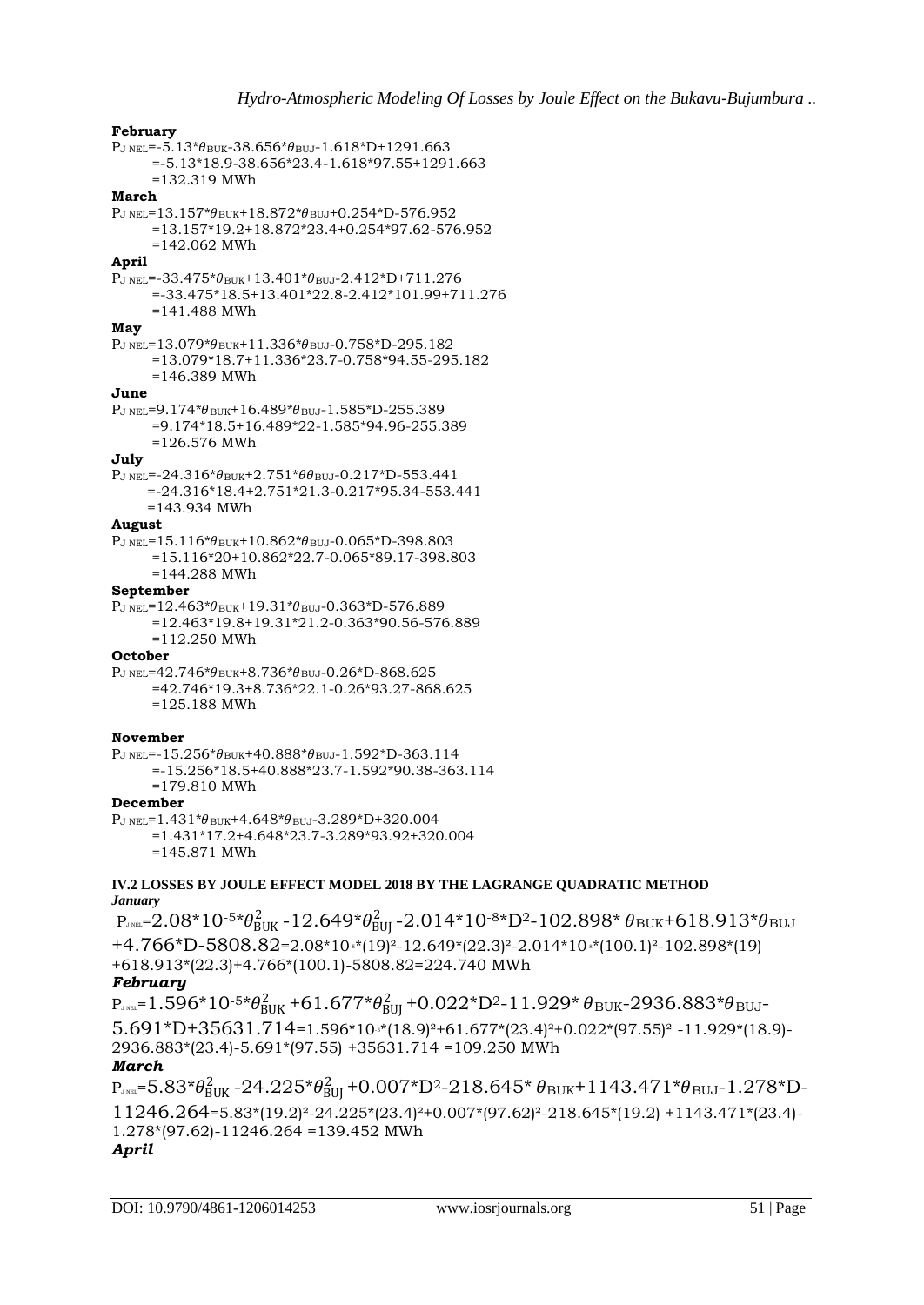$\rm P_{J}$ rel=-66.675\* $\theta_{\rm BUK}^2$ -8.928\* $\theta_{\rm BUI}^2$ -0.136\*D<sup>2</sup>+2536.755\*  $\theta_{\rm BUK}$ +433.027\* $\theta_{\rm BUI}$ +21.878\*D-30030.118=-66.675\*(18.8)²-8.928\*(22.8)²-0.136\*(101.99)²+ 2536.755\*(18.8) +433.027\*(22.8)+21.878\*(101.99)-30030.118 =143.818 MWh

# *May*

 $\rm P_{JME}$ =-17.851\* $\theta_{BUK}^2$ +33.402\* $\theta_{BUI}^2$ -0.108\*D<sup>2</sup>+691.077\*  $\theta_{BUK}$  1543.54\* $\theta_{BUI}$ + 18.393\*D+ 10527.329 =-17.851\*(18.7)²+33.402\*(23.7)²-0.108\*(94.55)² +691.077\*(18.7)- 1543.54\*(23.7) +18.393\*(94.55) +10527.329 =174.192 MWh

# *June*

 $\rm P_{J~NEL}$ =-172.44\* $\theta_{BUK}^2$ -48.437\* $\theta_{BUI}^2$ -0.113\*D<sup>2</sup>+6480.608\*  $\theta_{BUK}$ +2114.644\* $\theta_{BUI}$ +17.832\*D -84449.947 =-172.44\*(18.5)²-48.437\*(22)²-0.113\*(94.96)²+ 6480.608\*(18.5) +2114.644\*(22) +17.832\*(94.96)-84449.947=176.731 MWh *July*

 $\rm P_{J~NEL}$ =0.001\* $\theta_{BUK}^2$ +50.133\* $\theta_{BUI}^2$ +8.79\*10<sup>-6\*</sup>D<sup>2</sup>-38.669\*  $\theta_{BUK}$ -2054.428\* $\theta_{BUI}$ +  $0.004*D + 21872.306 = 0.001*(18.4)^{2} + 50.133*(21.3)^{2} + 8.79*10* (95.34)^{2} - 38.669*(18.4) -$ 2054.428\*(21.3) +0.004\*(95.34)+21872.306 =147.112 MWh

# *August*

 $\rm P_{\tiny J}\rm N_{\rm BL}$ =- $8.251^{*}\theta_{\rm BUK}^{2}$  –  $11.784^{*}\theta_{\rm BUI}^{2}$  –

 $0.064*D^2+332.44*$   $\theta_{\text{BUK}}+511.081*D^2_{\text{BUJ}}+10.371*D-9157.281=-8.251*(20)^2-$ 11.784\*(22.7)²-0.064\*(89.17)²+332.44\*(20) +511.081\*(22.7) +10.371\*(89.17)-

9157.281=136.380 MWh

# *September*

 $\rm P_{J~NEL}$ =-31.465\* $\theta_{\rm BUK}^2$ +21.989\* $\theta_{\rm BUI}^2$ -0.097\*D<sup>2</sup>+1245.925\*  $\theta_{\rm BUK}$ - $976.713* \theta_{\text{BUL}} + 16.099*D-2004.983 = 167.631$  MWh

# *October*

PJ NEL=40.08\*BUK 2 -12.165\*BUJ 2 -

 $0.142*D^21486.403*b_{BUK}+572.397*b_{BUJ}+23.83*D-6182.094=40.08*(19.3)^2 12.165*(22.1)^2 - 0.142*(93.27)$ <sup>2</sup> 1486.403\*(19.3) + 572.397\*(22.1)<sup>2</sup> + 23.83\*(93.27)-6182.09 =119.706 MWh

# *November*

 $\rm P_{J}$ nel= $\rm 0.0005$ \* $\theta_{\rm BUK}^2$ - $\rm 101.982$ \* $\theta_{\rm BUI}^2$ - $\rm 4.172$ \* $\rm D^2$ - $\rm 14.121$ \*  $\theta_{\rm BUK}$ +4724.683\* $\theta_{\rm BUI}$ - $1.915*D-54094.89 = 0.0005*(18.5)<sup>2</sup>-101.982*(23.7)<sup>2</sup>-4.172*(90.38)<sup>2</sup>-$ 14.121\*(18.5)+4724.683\*(23.7)² -1.915\*(90.38)-54094.89=163.679 MWh *December*

 $\rm P_{\rm MBL}$ =-41.657\* $\theta_{\rm BUK}^2$ -9.945\* $\theta_{\rm BUI}^2$ -0.11\*D<sup>2</sup>-1548.44\*  $\theta_{\rm BUK}$ +471.583\* $\theta_{\rm BUI}$  $+16.583*D-20391.566=41.657*(17.2)^2-9.945*(23.7)^2-0.11*(93.92)^2-1548.44*(17.2)$ +471.583\*(23.7) +16.583\*(93.92)-20391.566 =95.474 MWh

|  | Table III: In situ and modeled losses by Joule effect 2018 |  |  |  |
|--|------------------------------------------------------------|--|--|--|
|  |                                                            |  |  |  |

| Month         | $PIoul$ <sub>NEL</sub> 2018 | P <sub>Joule</sub> NEL 2018 | P <sub>Joule</sub> NEL 2018 |
|---------------|-----------------------------|-----------------------------|-----------------------------|
|               |                             | Least square                | Quadratic method            |
|               |                             |                             |                             |
| <b>JAN</b>    | 221.13                      | 234.467                     | 224.740                     |
| <b>FEB</b>    | 141.75                      | 132.319                     | 109.250                     |
| <b>MAR</b>    | 132.84                      | 142.062                     | 139.452                     |
| <b>APR</b>    | 140.13                      | 141.488                     | 143.818                     |
| MAY           | 140.94                      | 146.389                     | 174.192                     |
| <b>JUNE</b>   | 135.27                      | 126.576                     | 176.731                     |
| <b>JULY</b>   | 132.03                      | 143.934                     | 147.112                     |
| <b>AUGUST</b> | 144.18                      | 144.288                     | 136.380                     |
| <b>SEP</b>    | 114.21                      | 112.250                     | 167.631                     |
| <b>OCT</b>    | 125.55                      | 125.188                     | 119.706                     |
| <b>NOV</b>    | 170.1                       | 179.810                     | 163.679                     |
| <b>DEC</b>    | 153.09                      | 145.871                     | 95.474                      |
| <b>TOTALS</b> | 1751.22                     | 1774.642                    | 1798.165                    |

Source: RTM Centrale RUZIZI I and Modeling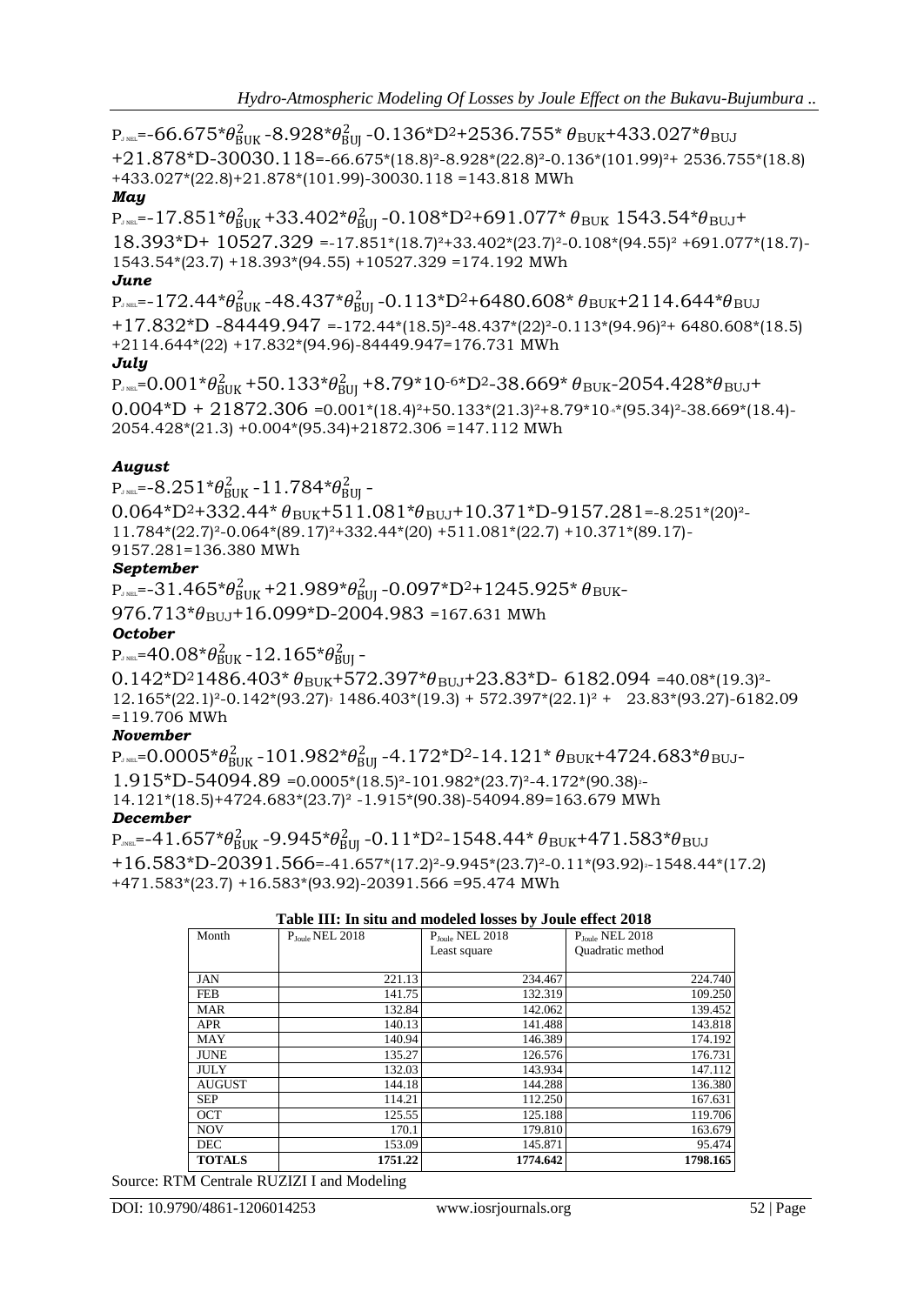

#### **GRAPH 14: Losses by the Joule effect in situ and modeled 2018**

### **Source: EXCEL software**

As we observed in the previous point, the least square model is best suited for hydro-atmospheric modeling of Joule losses of SNEL.

The graph presents a situation where the red line of the least square model practically rhymes with the blue line of the in situ data over the 27 years while the green line of the quadratic Lagrange model is a little out of phase.

#### **V. Conclusion**

Here we are at the end of our work devoted to the modeling of the losses by Joule effect in electrical energy on the BUKAVU-BUJUMBURA high-voltage line of SNEL. In the presentation point of the results the twelve graphs, clearly shows us that the least squared model is better than the quadratic model of Lagrange.

The curve of the least squared model is closer to that of the in situ data over the 27 years while that of the quadratic Lagrange model, although following the same course, moves further away from it.

The graph presents a situation where the red line of the least square model practically rhymes with the blue line of the in situ data over the 27 years while the green line of the quadratic Lagrange model is a little out of phase with the other two.

Consequently our initial hypothesis is rejected because we find that to carry out a hydro-atmospheric modeling of the losses by Joule effect for our case, it is necessary to apply the model of least squares.

#### **VI. Suggestions**

To keep the line in good condition we make the following suggestions:

#### **To the governments of the DRC:**

To become actively involved in finding solutions to the problems that SNEL is experiencing on the BUKAVU-BUJUMBURA high-voltage line;

To support SNEL's efforts to combat online losses caused by the Joule effect;

To seek both national and international partners to improve SNEL's work system on the BUKAVU-BUJUMBURA high-voltage line;

To create relationships with researchers to master the problem of online losses due to the Joule effect. **At SNEL:**

To make regular descents on the ground for possible maintenance and especially to fight against pollution caused

by vegetation around the line;

To gradually replace the cables of the SNEL line which have become increasingly obsolete with an age of about 61 years.

Raise the voltage from 70kV to 110KV because the greater the voltage, the less there are line losses due to the Joule effect.

#### **Bibliography**

- [1]. Anonyme (2007), L'énergie partagée. RSEIPC.
- [2]. Anonyme(2000), Méthodologie de calcul du taux de pertes de transport. Hydro-Québec.
- [3]. Anonyme (1958), Société des forces Hydro-électrique de l'Est de la colonie : Aménagement Hydro-électrique des chutes de MURURU
- [4]. Anonyme (1959), Société des forces hydro-électrique de l'Est de la Colonie, rapports à l'assemblée Générale Annuelle des Actionnaires.